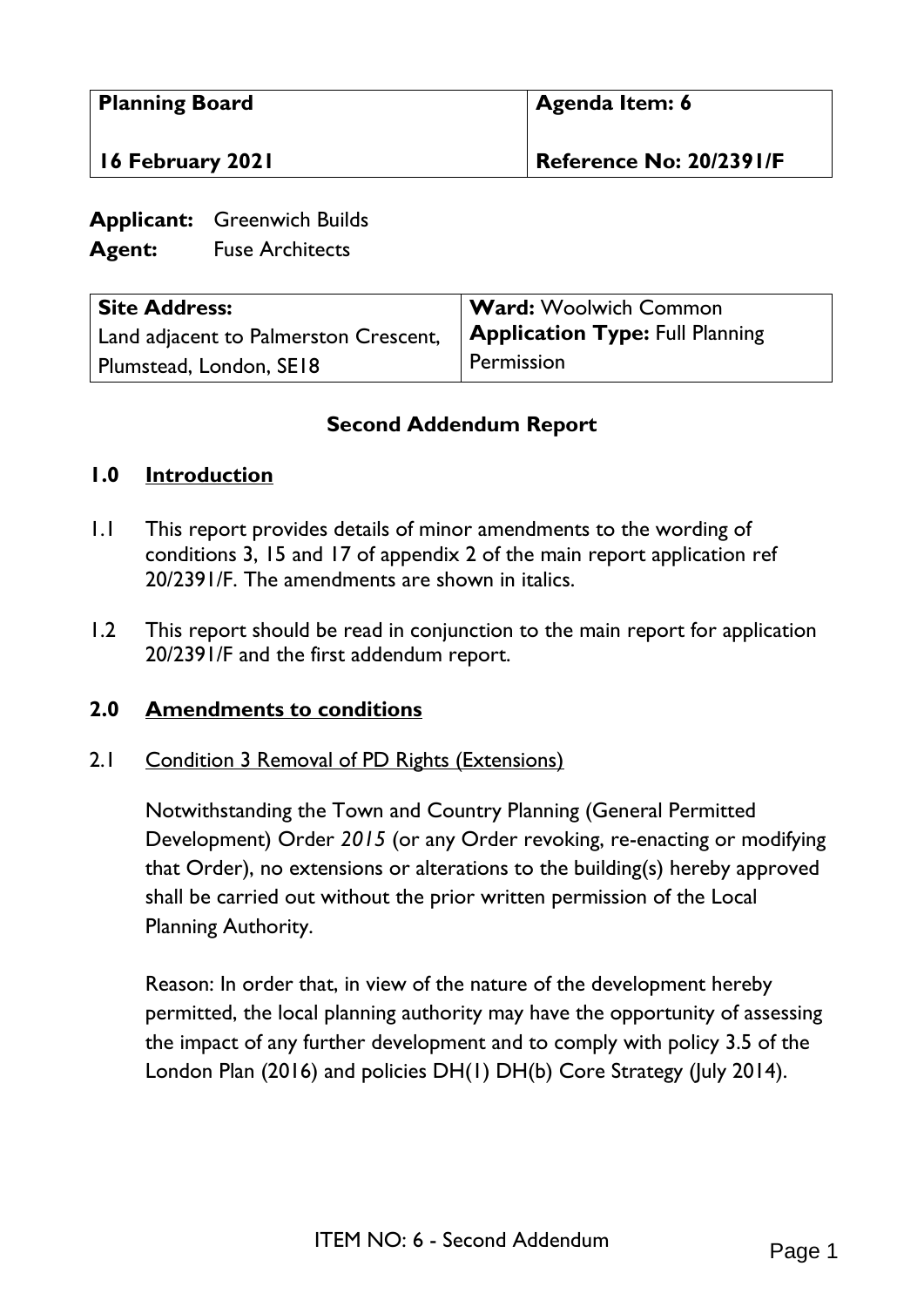# 2.2 Condition 15 On-site renewable energy technologies – monitoring

To monitor the effectiveness of the renewable energy technology, a monitoring agreement will be signed with the Local Planning Authority prior to first occupation to comply with the prevailing monitoring requirements which will include the installation of an on-site automatic meter reading (AMR) device by the developer. *The monitoring agreement shall be complied with at all times.*

Reason: To contribute towards carbon dioxide emission reduction and to comply with London Plan Policy 5.7 (Renewable Energy) and Core Strategy policy E1 (Carbon Emissions).

#### 2.3 Cycle and refuse stores

All cycle parking spaces and refuse stores *as shown on drawing no. 20071-FA-100* shall be provided and made available for use prior to occupation of the development and maintained thereafter.

Reason: To promote sustainable travel and to ensure compliance with Policy 6.9 of the London Plan (2016) and IM4, IM(b) and IM(c) of the Royal Greenwich Local Plan: Core Strategy with Detailed Policies (Adopted July 2014).

#### **3.0 Conclusion**

- 3.1 The proposal is considered to be acceptable and the minor changes to the wording of the above conditions do not materially impact the proposal. As such consideration on all other elements in the main report remain unchanged.
- 3.2 Accordingly, it is recommended that permission is granted for application reference 20/2391/F in line with Section 1 of the Main Report.

| <b>Report Author:</b> | Hoa Vong - Senior Principal Planning Officer (Major |
|-----------------------|-----------------------------------------------------|
|                       | Developments)                                       |
| Tel No.               | 020 8942 2620                                       |
| Email:                | hoa.vong@royalgreenwich.gov.uk                      |